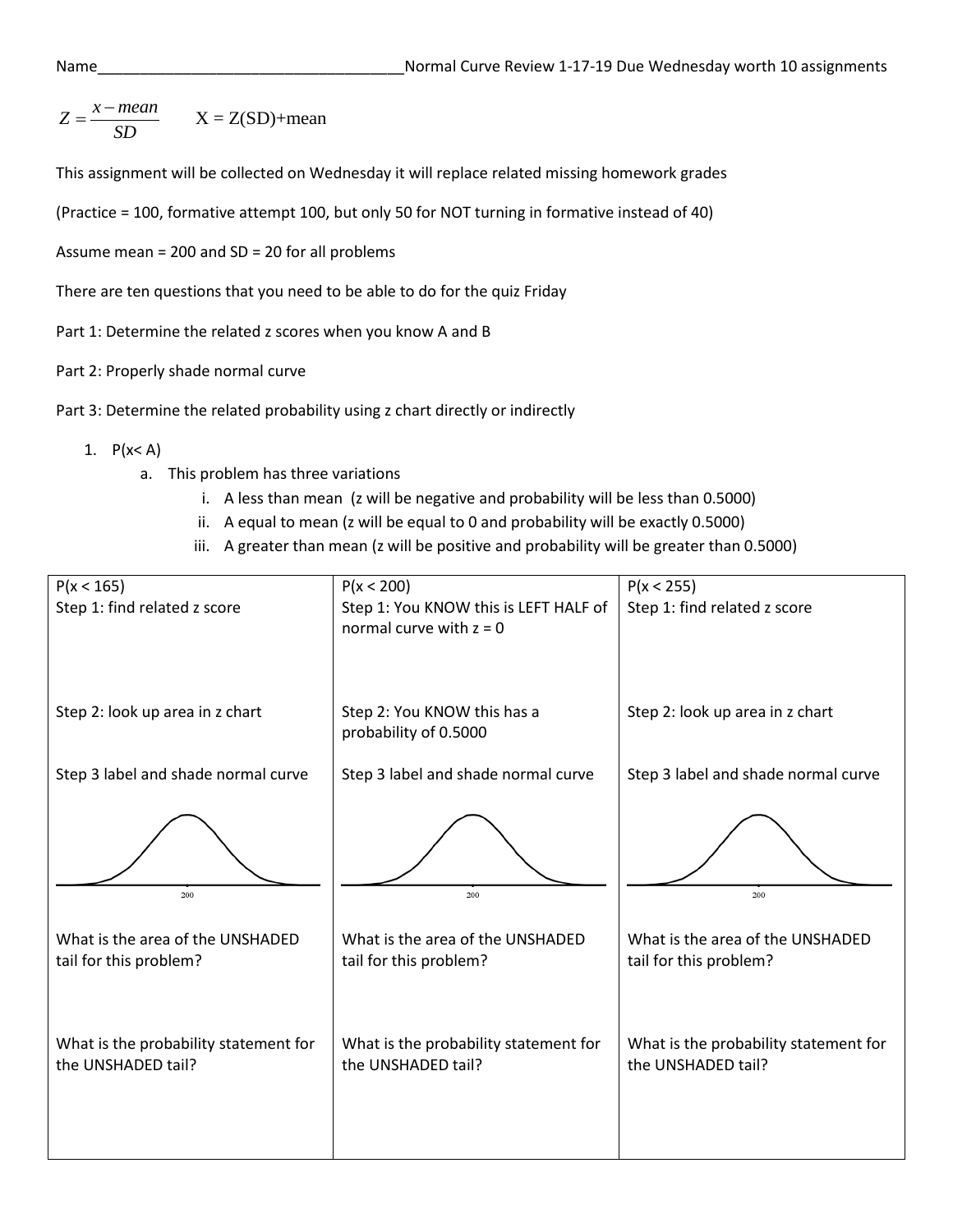$Z = \frac{x - mean}{Z}$   $X = Z(SD) + mean$ *SD*  $=\frac{x-1}{x-1}$ 

2. P(x>A)

## a. This problem requires the use of complement to determine probability

- b. This problem has three variations
	- i. A less than mean (z will be negative and probability will be greater than 0.5000)
	- ii. A equal to mean (z will be equal to 0 and probability will be exactly 0.5000)
	- iii. A greater than mean (z will be positive and probability will be less than 0.5000)

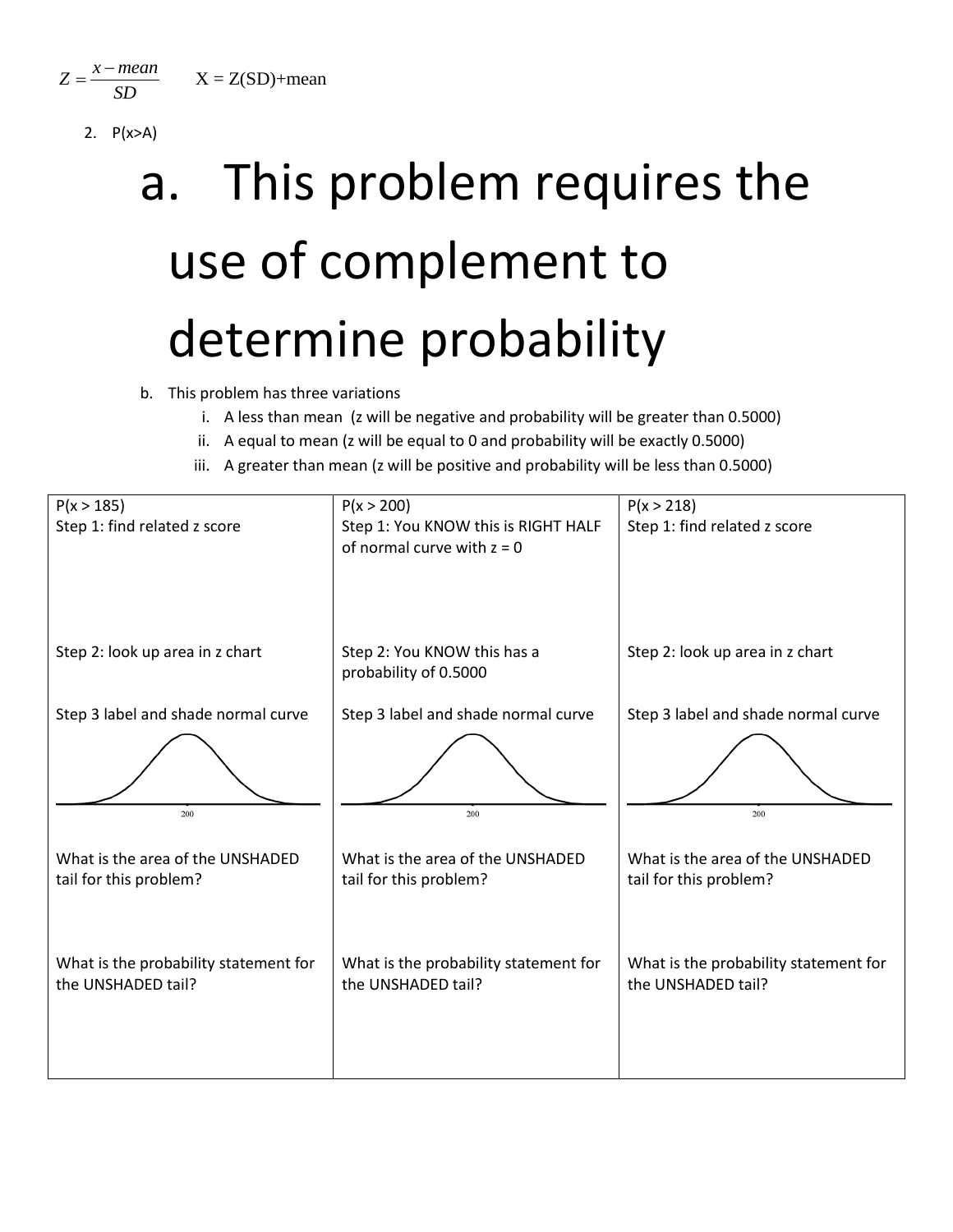



What are the z scores for x = 164 and x = 200? Z for 164 =\_\_\_\_\_\_\_\_\_ Z for 200 =\_\_\_\_\_\_\_\_\_

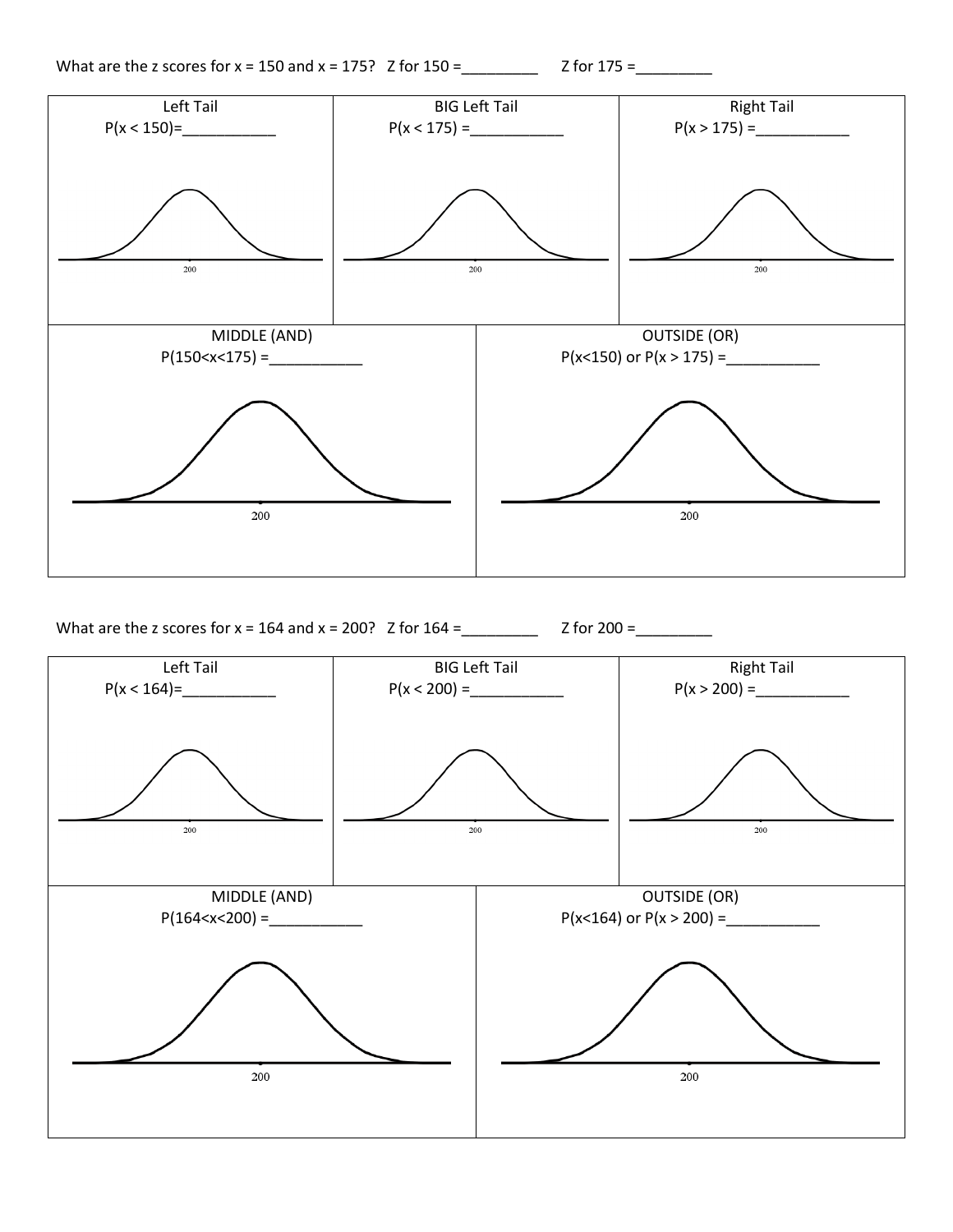What are the z scores for x = 200 and x = 224? Z for 200 =\_\_\_\_\_\_\_\_\_ Z for 224 =\_\_\_\_\_\_\_\_\_



What are the z scores for x = 236 and x = 249? Z for 236 =\_\_\_\_\_\_\_\_\_ Z for 249 =\_\_\_\_\_\_\_\_\_

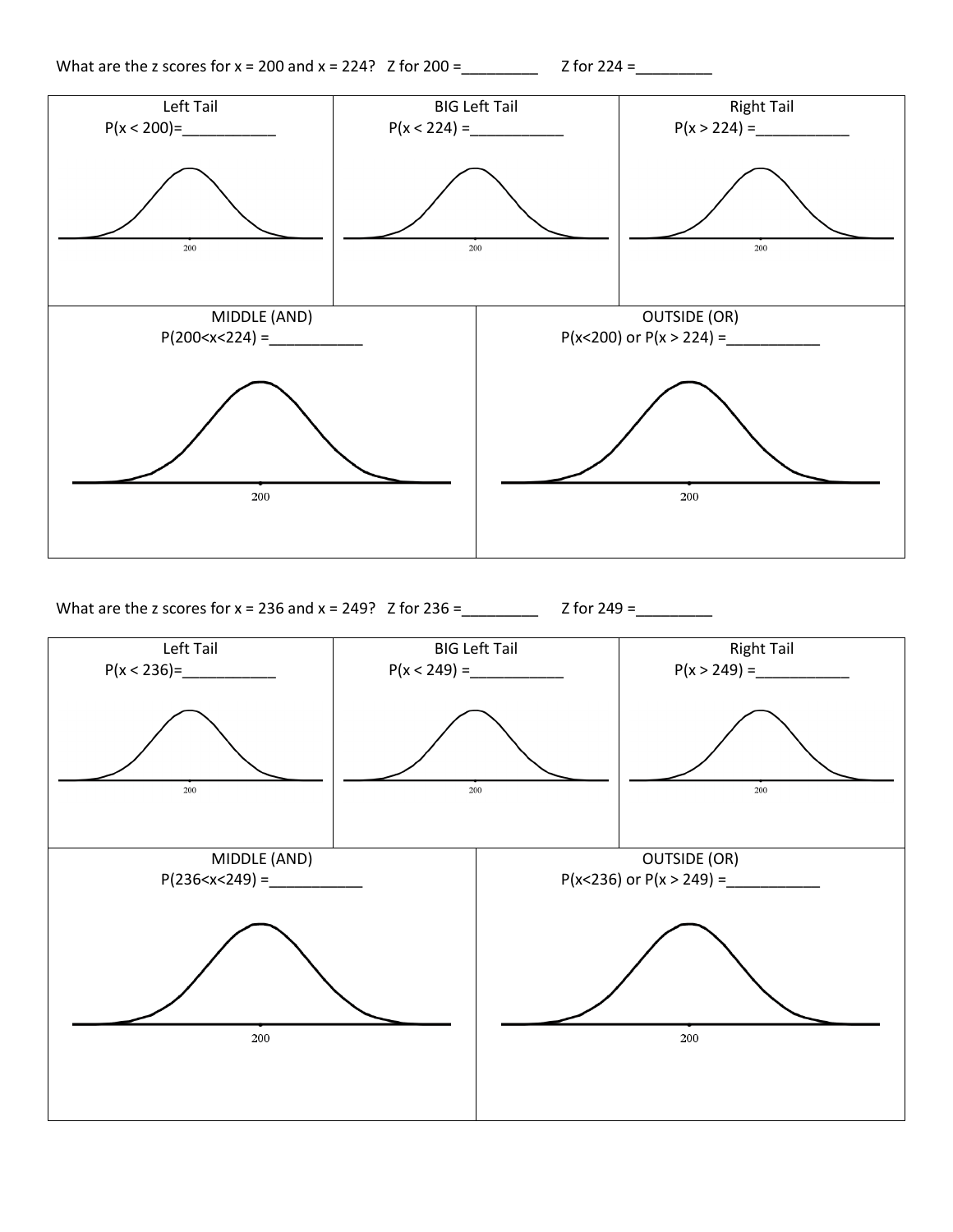What are the z scores for x = 160 and x = 264? Z for 160 =\_\_\_\_\_\_\_\_\_ Z for 264 =\_\_\_\_\_\_\_\_\_





Friday's Quiz will NOT have AND OR with unknown x, but it will have unknown x with left tail and right tail problems

You will have a quiz over JUST AND OR with unknown x next week

To find an unknown x value

| Scenario 1: You already know LEFT tail                       | Scenario 2: You already know RIGHT tail                   |  |
|--------------------------------------------------------------|-----------------------------------------------------------|--|
| Step 1: look up z score that is closest to given probability | Step 1: look up z score that is closest to THE COMPLEMENT |  |
| Step 2: convert z score to x score using formula             | OF given probability                                      |  |
| Step 3: Label and shade normal curve properly                | This is the LEFT tail                                     |  |
|                                                              | Step 2: convert z score to x score using formula          |  |
| This scenario has three basic cases                          | Step 3: Label and shade normal curve properly             |  |
| 1. X value is less than mean $P(x < A) < 0.5000$             |                                                           |  |
| a. This z score should be negative                           | This scenario has three basic cases                       |  |
| 2. X value is the mean $P(x < A) = 0.5000$                   | 1. X value is less than mean $P(x > A) > 0.5000$          |  |
| a. This z score should be $\theta$                           | a. This z score should be positive                        |  |
| 3. X value is greater than mean $P(x < A) > 0.5000$          | 2. X value is the mean $P(x > A) = 0.5000$                |  |
| a. This z score should be positive                           | a. This z score should be $\Omega$                        |  |
|                                                              | 3. X value is greater than mean $P(x > A) < 0.5000$       |  |
|                                                              | a. This z score should be positive                        |  |
|                                                              |                                                           |  |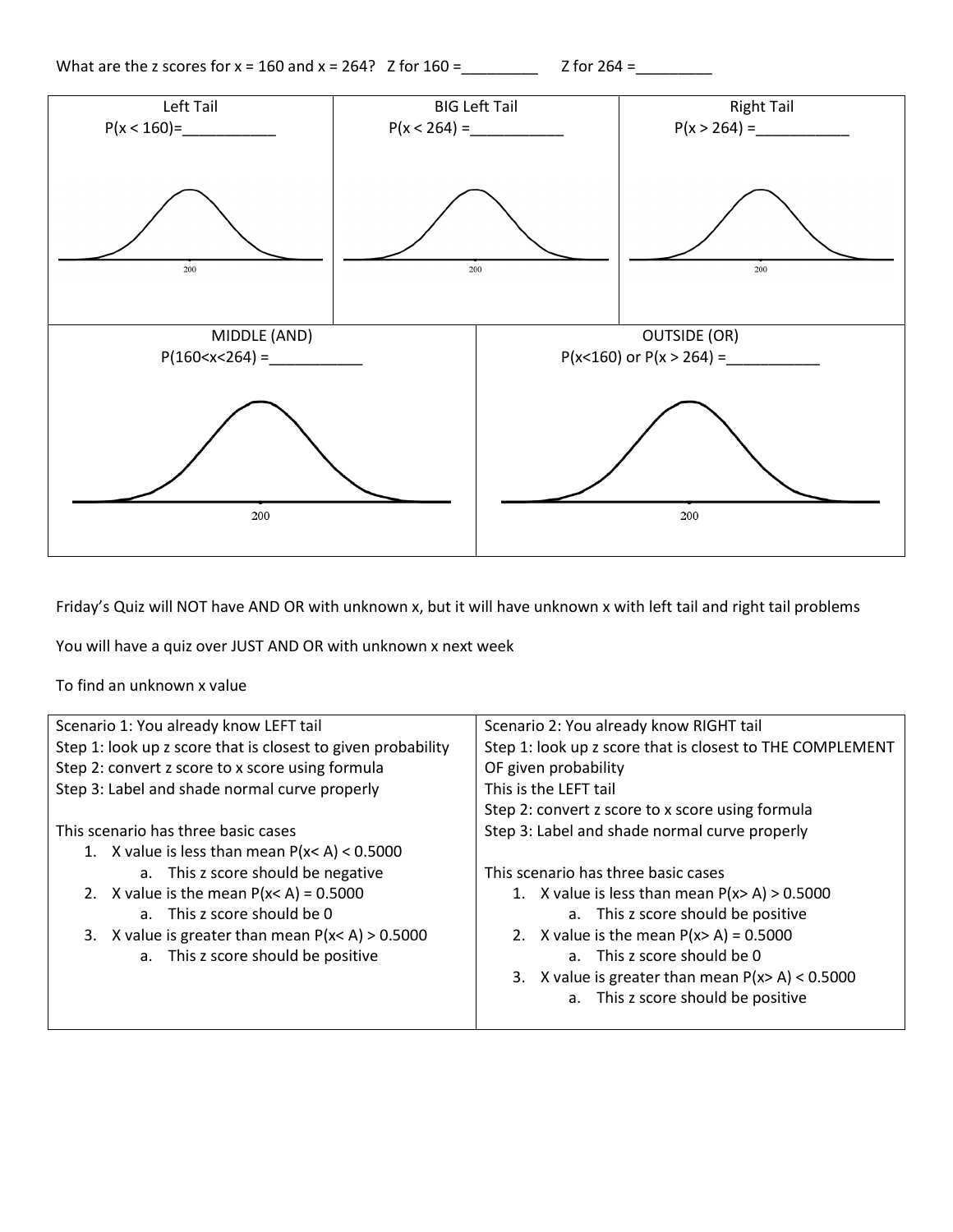$$
Z = \frac{x - mean}{SD} \qquad X = Z(SD) + mean
$$

| $P(x < A) = 0.4500$                                         | $P(x < A) = 0.5000$                                         | $P(x < A) = 0.6500$                                         |
|-------------------------------------------------------------|-------------------------------------------------------------|-------------------------------------------------------------|
| Step 1: find related z score                                | Step 1: You KNOW this is LEFT HALF of                       | Step 1: find related z score                                |
| LOOK UP DIRECTLY IN CHART                                   | normal curve with $z = 0$                                   | LOOK UP DIRECTLY IN CHART                                   |
| Step 2: Convert z to x score                                | Step 2: Convert z to x score                                | Step 2: Convert z to x score                                |
| Step 3 label and shade normal curve                         | Step 3 label and shade normal curve                         | Step 3 label and shade normal curve                         |
| 200                                                         | 200                                                         | 200                                                         |
| What is the area of the UNSHADED<br>tail for this problem?  | What is the area of the UNSHADED<br>tail for this problem?  | What is the area of the UNSHADED<br>tail for this problem?  |
| What is the probability statement for<br>the UNSHADED tail? | What is the probability statement for<br>the UNSHADED tail? | What is the probability statement for<br>the UNSHADED tail? |
|                                                             |                                                             |                                                             |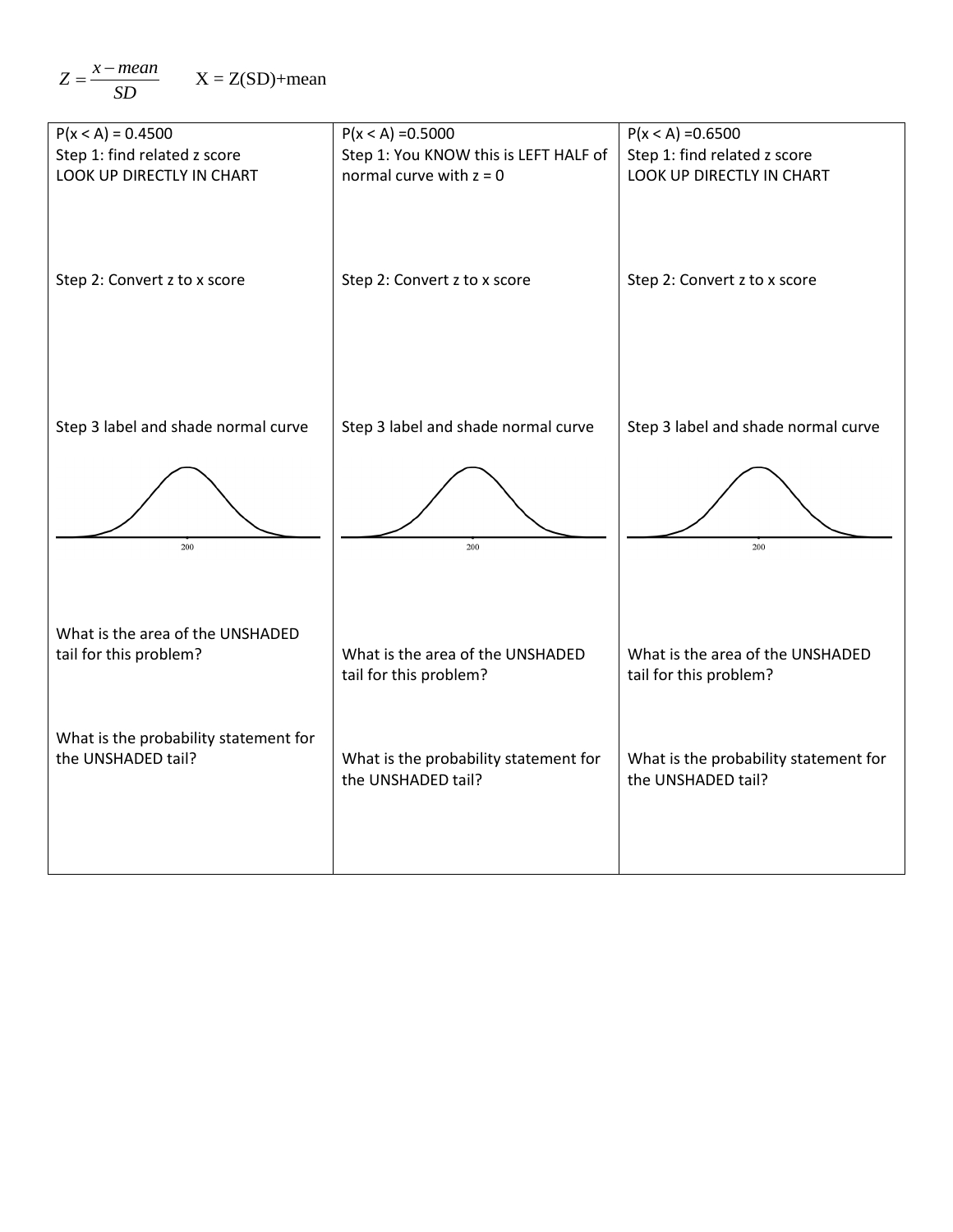$$
Z = \frac{x - mean}{SD} \qquad X = Z(SD) + mean
$$



## I WOULD STRONGLY SUGGEST COMPLETING UP TO THIS POINT FOR REVIEW FOR QUIZ BEFORE FRIDAY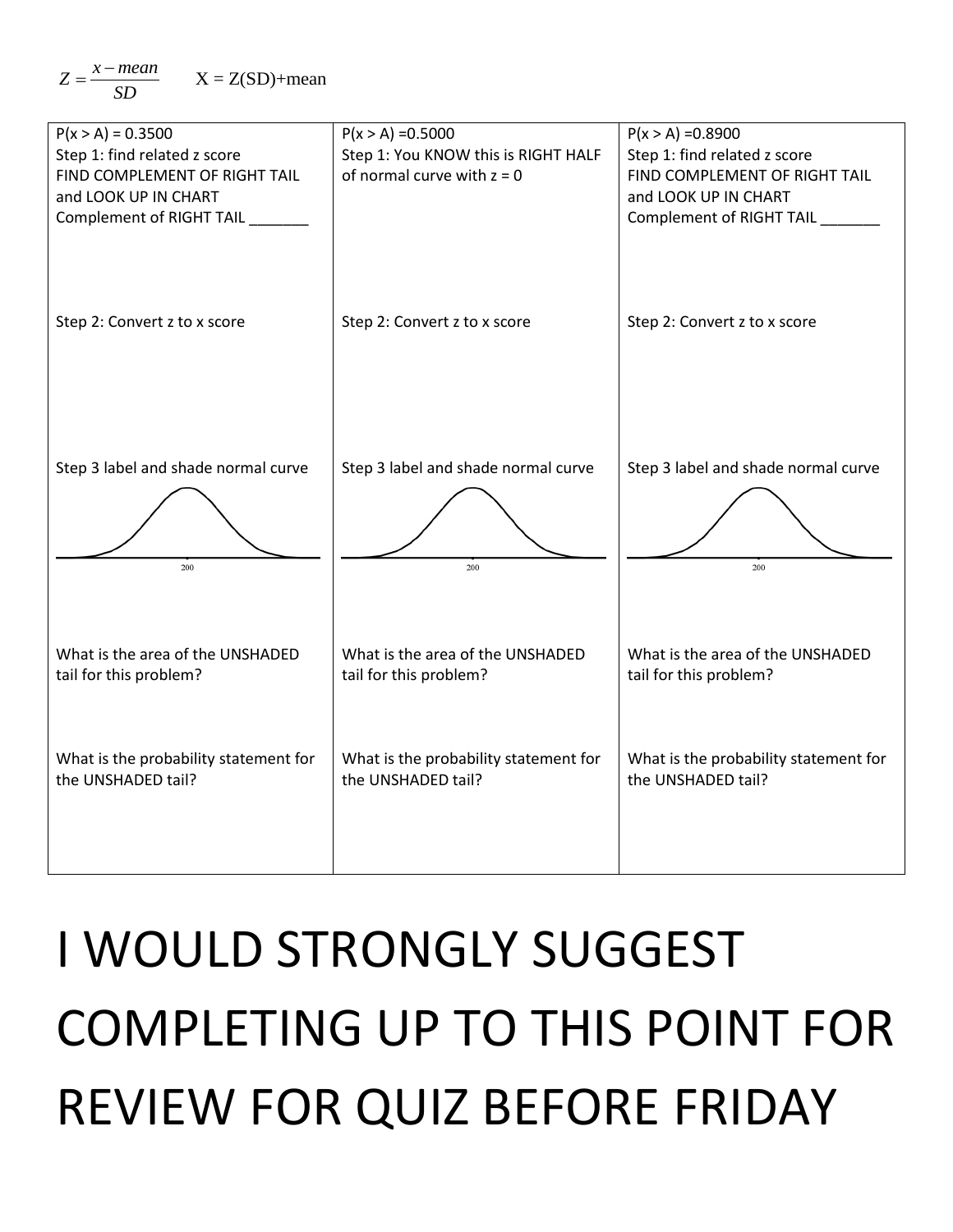$$
Z = \frac{x - mean}{SD}
$$
 X = Z(SD)+mean Assume Mean = 200 and SD = 20 for all problems

This assignment will be collected on NEXT FRIDAY it will replace related missing homework grades

(Practice = 100, formative attempt 100, but only 50 for NOT turning in formative instead of 40)

## 4. P(A<x<B)

- a. This problem is called an AND probability
- b. The complement to an AND probability is an OR probability
- c. This problem can be solved basically two ways
	- i. Subtract Big Left tail and Left Tail
	- ii. Subtract Left and Right Tail from 1
- d. This problem has five variations
	- i. A and B are less than mean (both z scores are negative and probability will be less than 0.5000)
	- ii. A is less than mean and  $B =$  mean (one negative z score and one z score equals 0, probability will be less than 0.5000)
	- iii. A = mean and B greater than mean ( one positive z score and one z score equals 0, probability will be less than 0.5000)
	- iv. A and B are greater than mean (both z scores are positive and probability will be less than 0.5000)
	- v. A is less than mean and B is greater than mean ( one negative z score and one negative z score , probability will be anything between 0.0001 and 0.9999)
- 5.  $P(x < A)$  or  $P(x > B)$ 
	- a. This problem is called an OR probability
	- b. This problem can be solved basically two ways
		- i. ADD Left tail and Right Tail
		- ii. Subtract MIDDLE from 1
	- c. This problem has five variations
		- i. A and B are less than mean (both z scores are negative and probability will be more than 0.5000)
		- ii. A is less than mean and  $B =$  mean (one negative z score and one z score equals 0, probability will be more than 0.5000)
		- iii.  $A$  = mean and B greater than mean ( one positive z score and one z score equals 0, probability will be more than 0.5000)
		- iv. A and B are greater than mean (both z scores are positive and probability will be more than 0.5000)
		- v. A is less than mean and B is greater than mean ( one negative z score and one negative z score , probability will be anything between 0.0001 and 0.9999)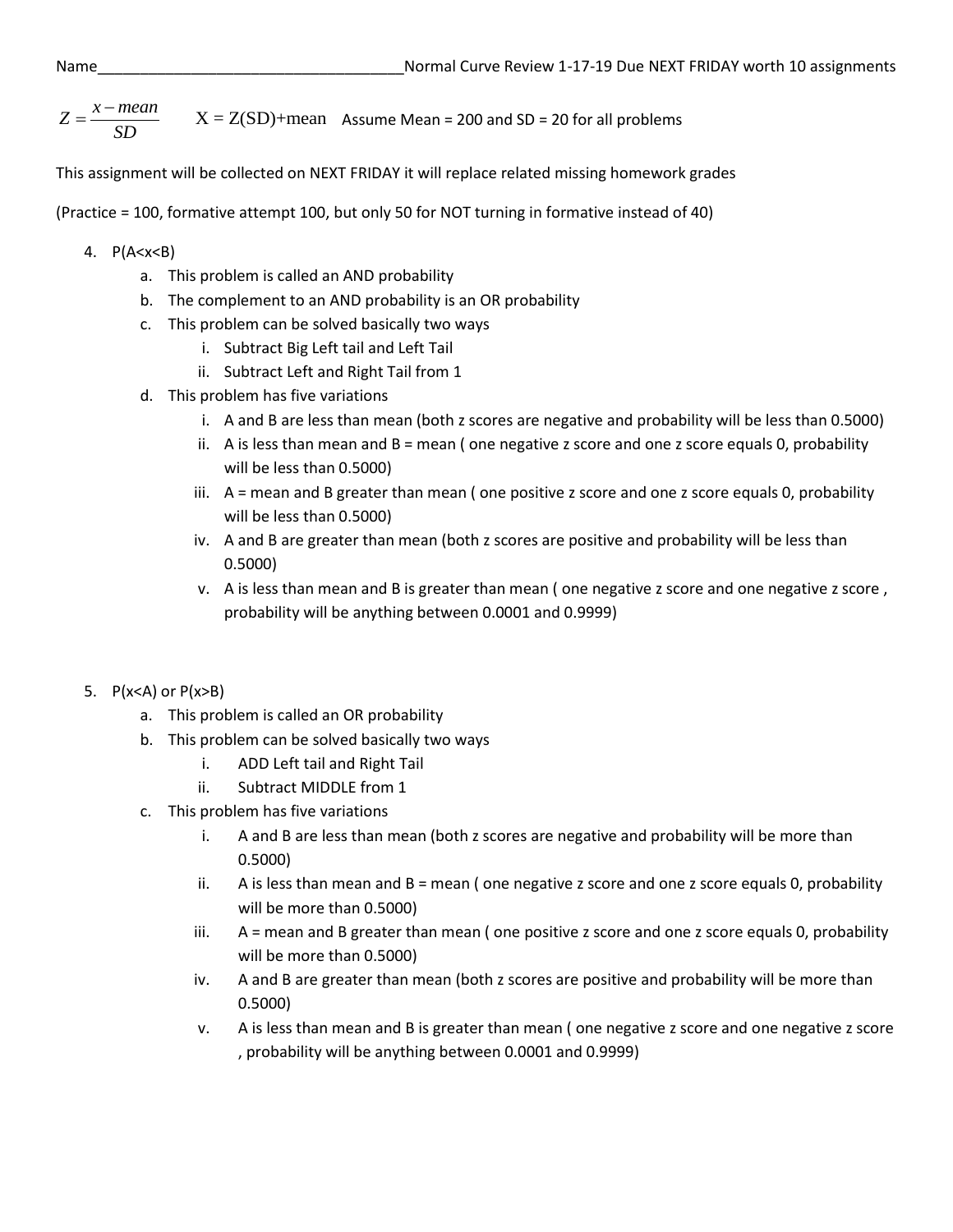



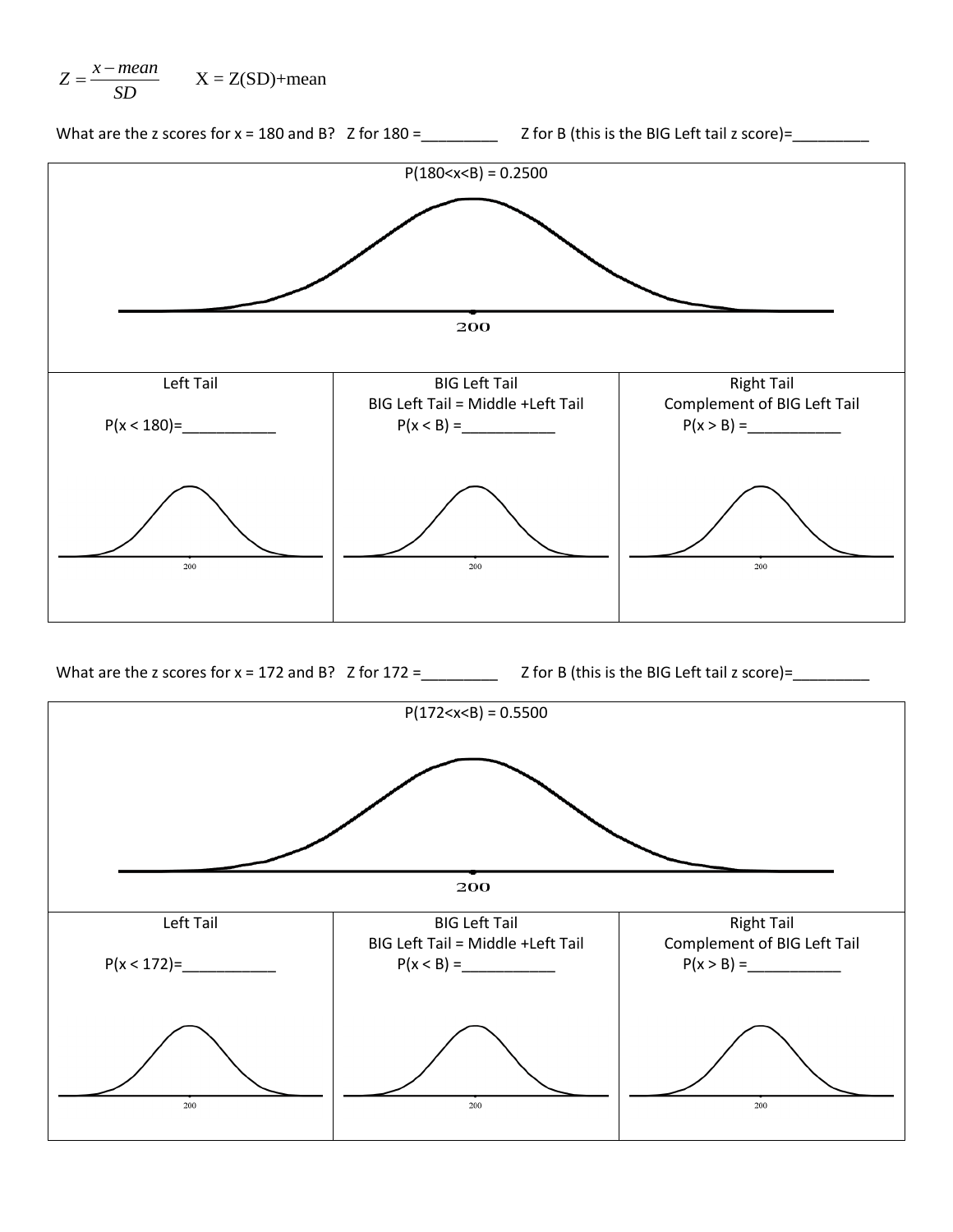$$
Z = \frac{x - mean}{SD} \qquad X = Z(SD) + mean
$$



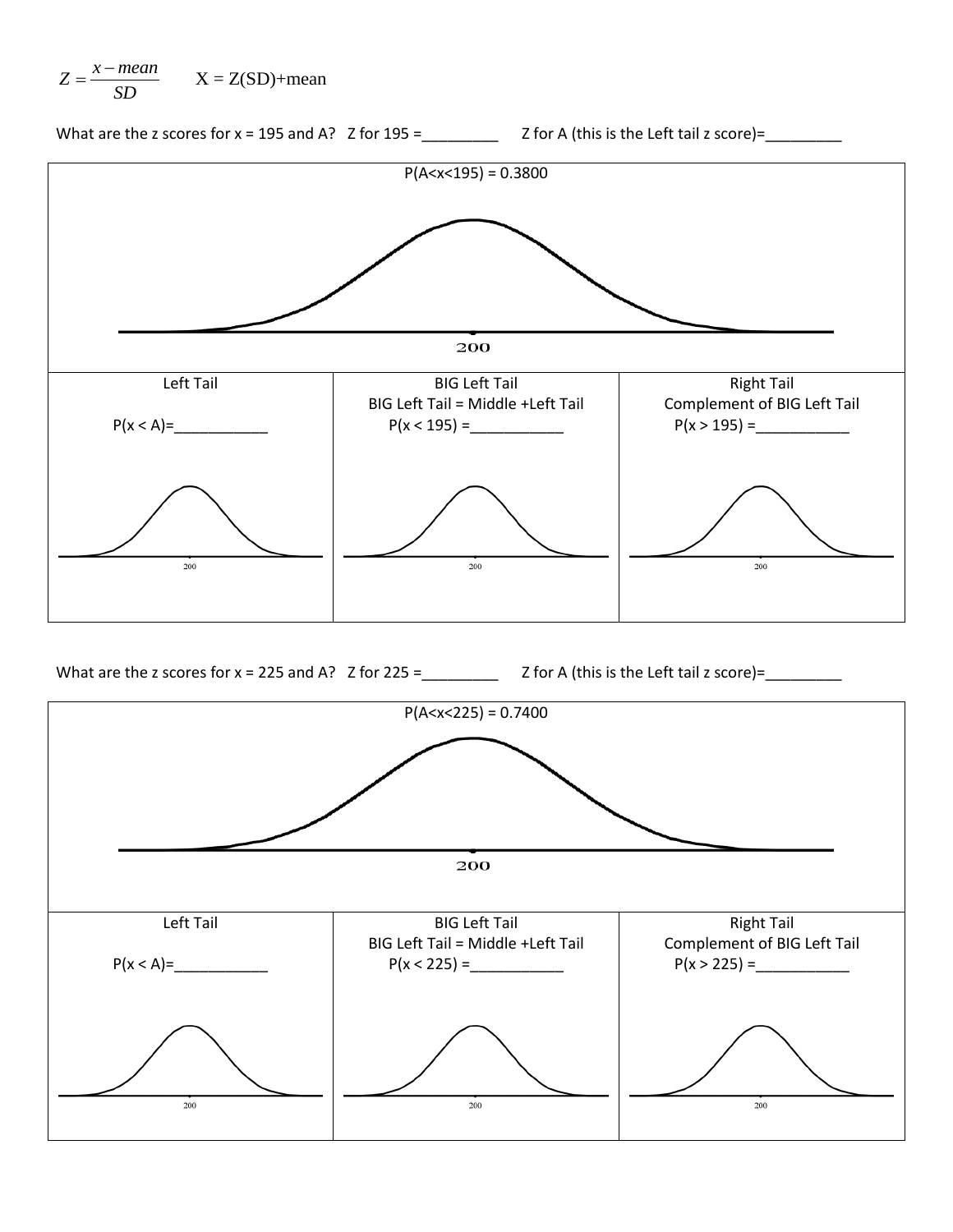$$
Z = \frac{x - mean}{SD} \qquad X = Z(SD) + mean
$$



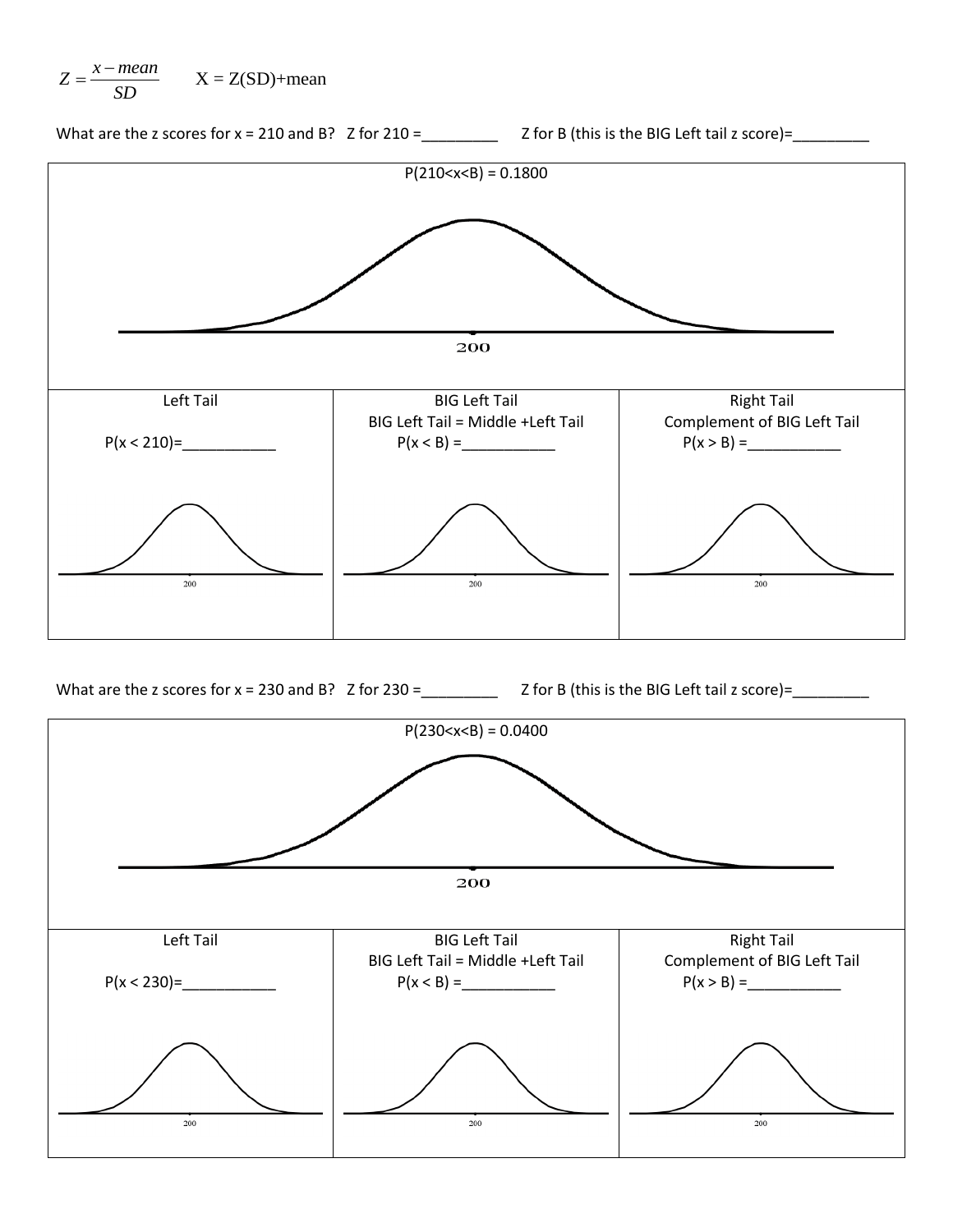$$
Z = \frac{x - mean}{SD} \qquad X = Z(SD) + mean
$$

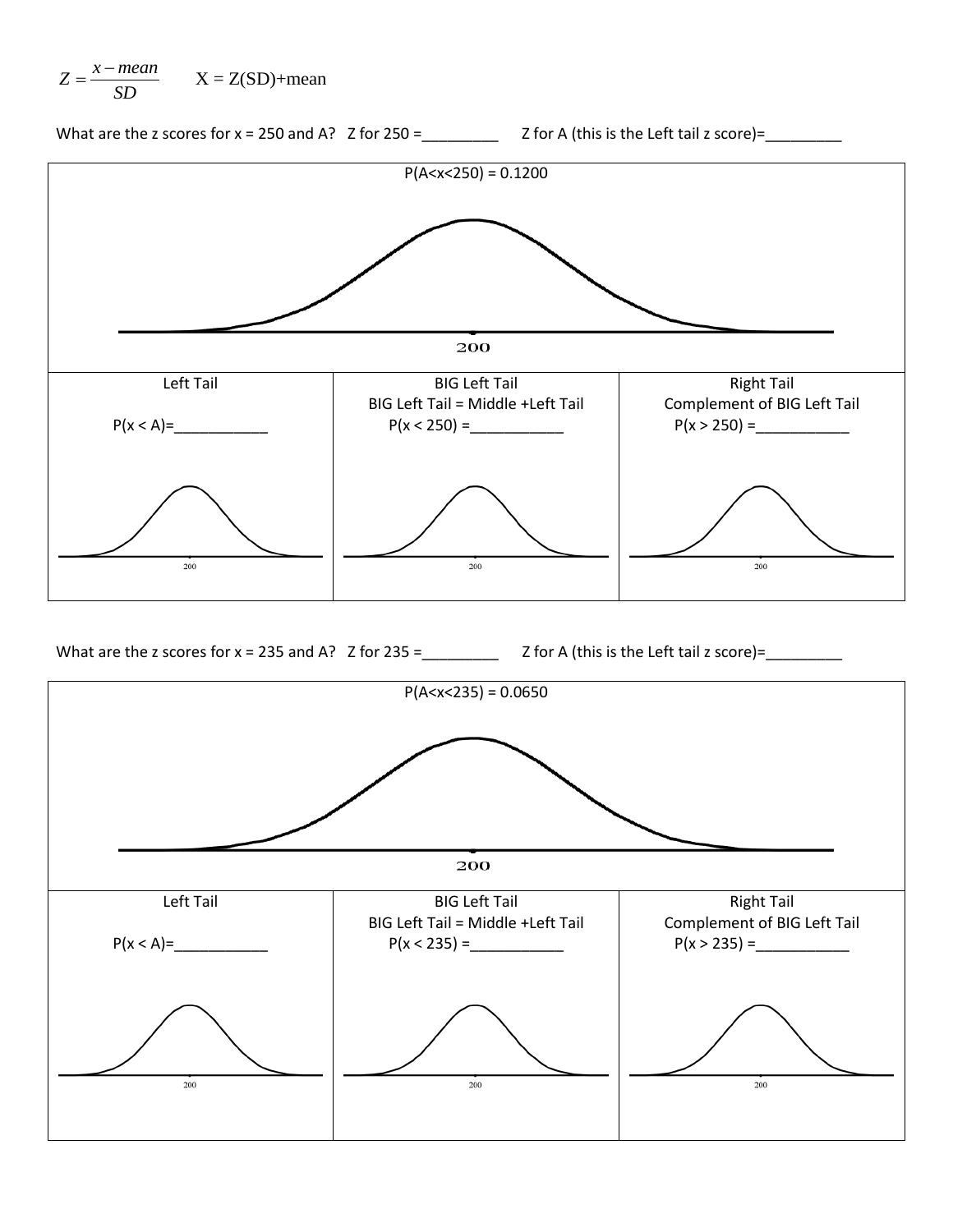$$
Z = \frac{x - mean}{SD} \qquad X = Z(SD) + mean
$$

What are the z scores for  $x = 192$  and A?  $Z$  for  $192 =$  \_\_\_\_\_\_\_\_\_  $Z$  for A (this is the Left tail z score)= \_\_\_\_\_\_\_



What are the z scores for  $x = 205$  and A?  $Z$  for  $205 =$  \_\_\_\_\_\_\_\_\_  $Z$  for A (this is the Left tail z score)= \_\_\_\_\_\_\_\_

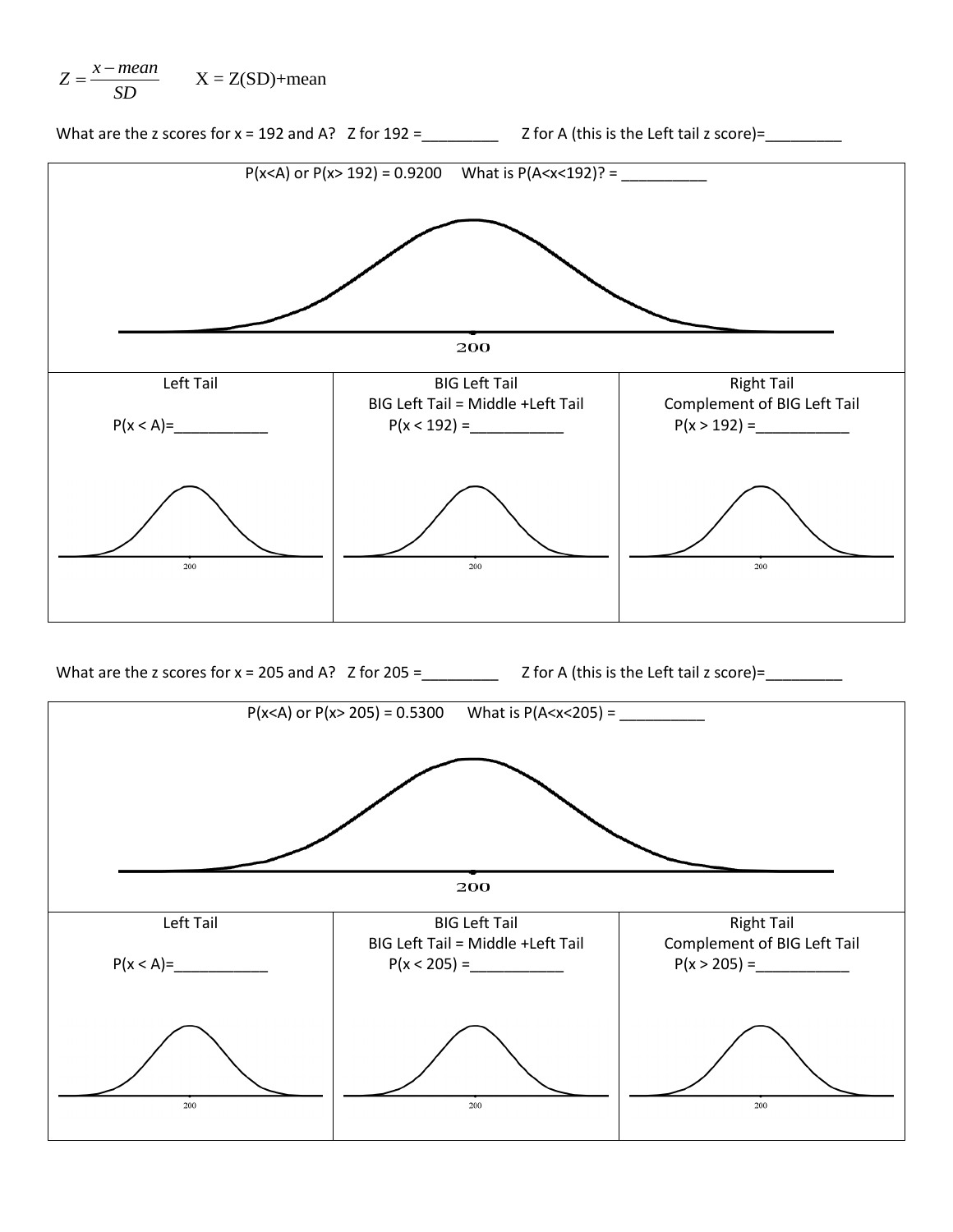

What are the z scores for  $x = 230$  and A?  $Z$  for  $180 =$  \_\_\_\_\_\_\_\_\_  $Z$  for A (this is the Left tail z score)= \_\_\_\_\_\_\_\_



What are the z scores for  $x = 259$  and A?  $Z$  for  $259 =$  \_\_\_\_\_\_\_\_\_  $Z$  for A (this is the Left tail z score)= \_\_\_\_\_\_\_\_

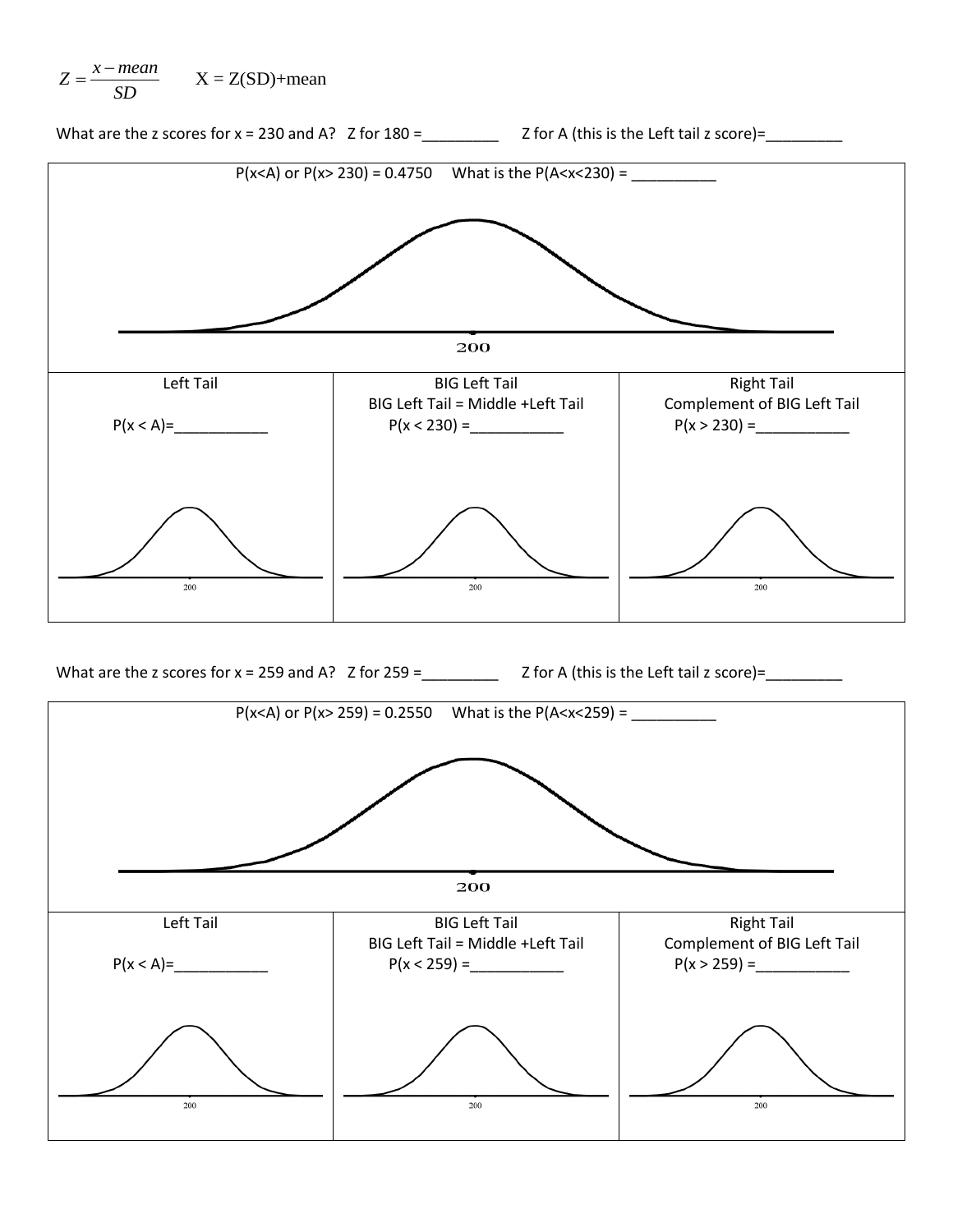$$
Z = \frac{x - mean}{SD} \qquad X = Z(SD) + mean
$$

What are the z scores for  $x = 168$  and B? Z for  $168 =$  \_\_\_\_\_\_\_\_\_ Z for B (this is the BIG Left tail z score)= \_\_\_\_\_\_\_\_



What are the z scores for  $x = 173$  and B?  $Z$  for  $173 =$  \_\_\_\_\_\_\_\_  $Z$  for B (this is the BIG Left tail z score)= \_\_\_\_\_\_\_\_\_\_